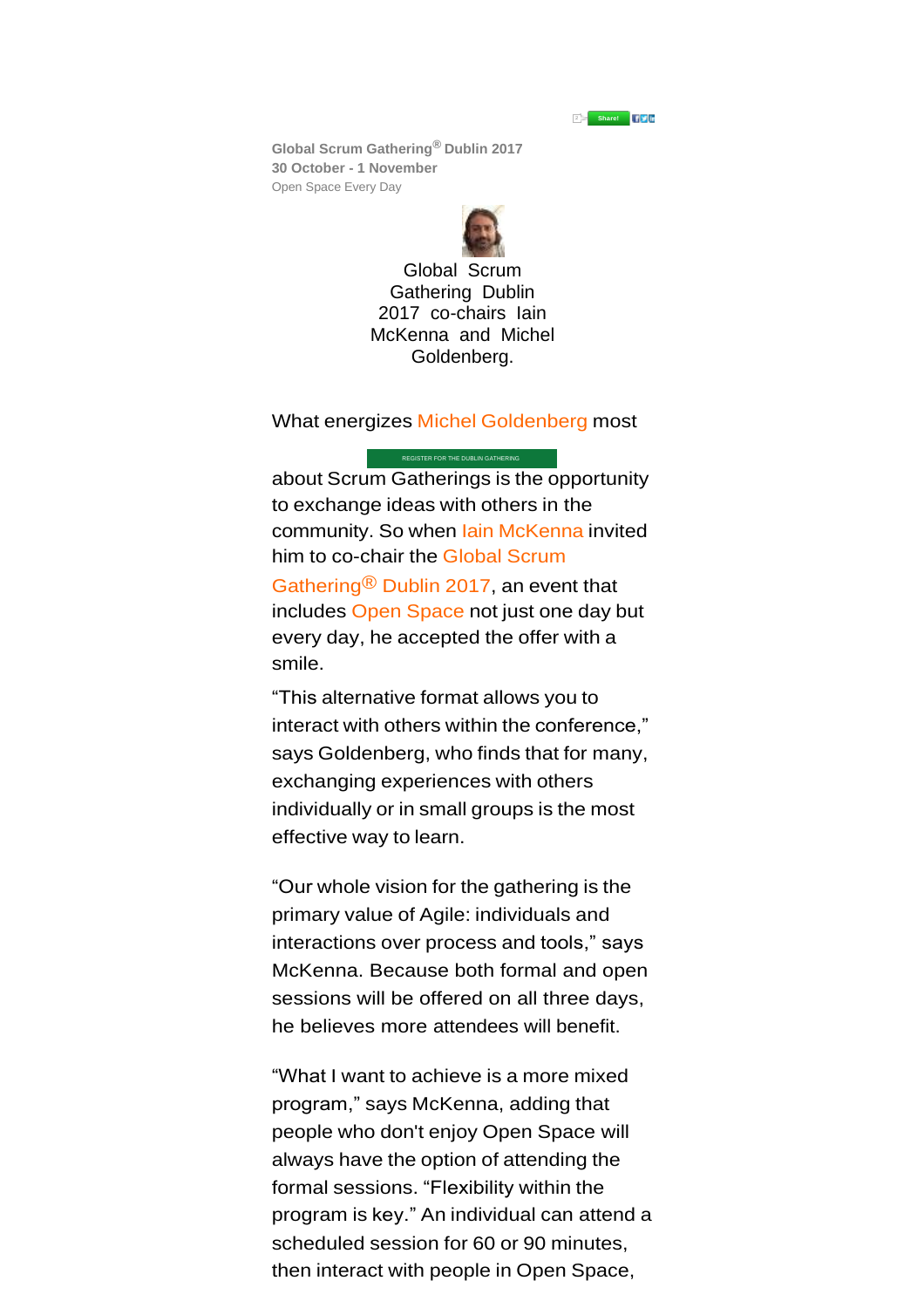and later in the day attend another scheduled session.

In addition to learning from others, Open Space provides an opportunity for attendees to contribute by offering presentations in their own areas of expertise. "If attendees want to meet new people, if they want to share their experiences about situations in their workplace, Open Space is the right place to do it," Goldenberg says.

Both McKenna and Goldenberg are Certified Scrum Trainers with extensive experience working with companies internationally. Among their many accomplishments, McKenna presented at the Scrum Gathering in Berlin and the Agile Business Conference in London; Goldenberg helped grow the worldwide Agile Tours with events in South America and Asia.

The co-chairs made the decision to change the gathering format based on their own experience and on what they have learned from other attendees. Simply put, some people love Open Space and some do not.

"In all the gatherings I've been to, the last day has been total Open Space. So people who don't like it quite often leave at the end of the second day. And they could be missing out on all sorts of things," McKenna says. Having the option to attend formal sessions on the last day would give them more time to benefit from the conference.

The co-chairs are also considering offering some formal sessions twice, so attendees can have a second chance to participate in a session they missed the first time.